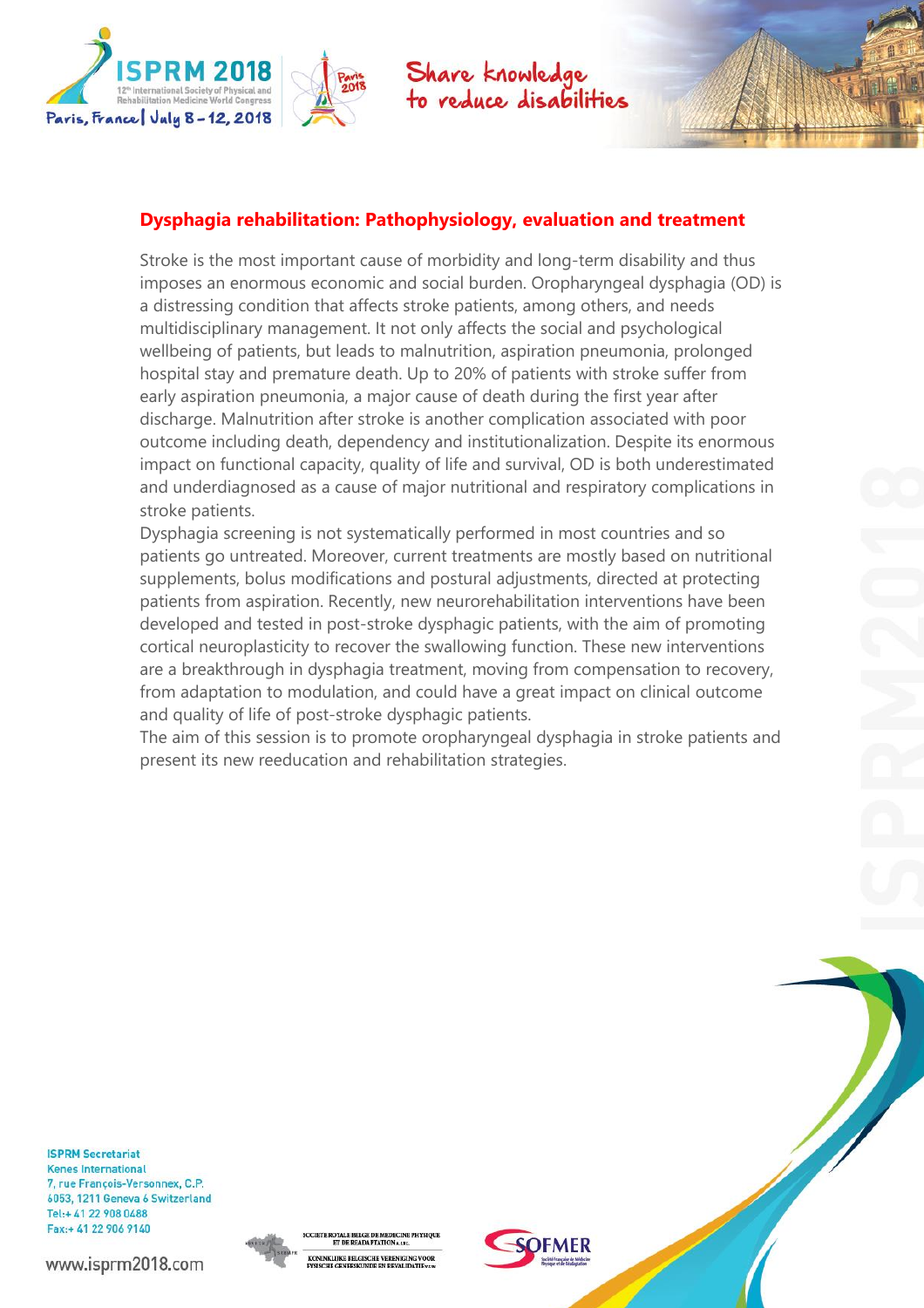

# **A paradigm shift in the diagnosis and treatment of sports medicine injuries**

The non-operative treatment of sports medicine injuries has transformed dramatically over the past several years. We have seen a paradigm shift in the array of options that the PM&R sports medicine specialist can offer patients. We will highlight conditions that were previously treated with standard physical therapy or corticosteroid injections and review emerging techniques for the most common conditions seen in a sports medicine practice. This workshop will review the latest treatment approaches for shoulder, hip, knee, ankle and foot injuries in athletes, from the recreational to the Olympic level participant. Newer strategies for rehabilitation, botulin injections, biologic therapies, and gait retraining will be featured. For each injury we will highlight the use of musculoskeletal ultrasonography for both diagnosis and treatment of each condition. By incorporating the techniques from this workshop into their practice, PM&R sports medicine specialists will have more options to offer patients and help them to avoid the need for more invasive surgery.

**ISPRM Secretariat Kenes International** 7, rue François-Versonnex, C.P. 6053, 1211 Geneva 6 Switzerland Tel:+ 41 22 908 0488 Fax:+ 41 22 906 9140



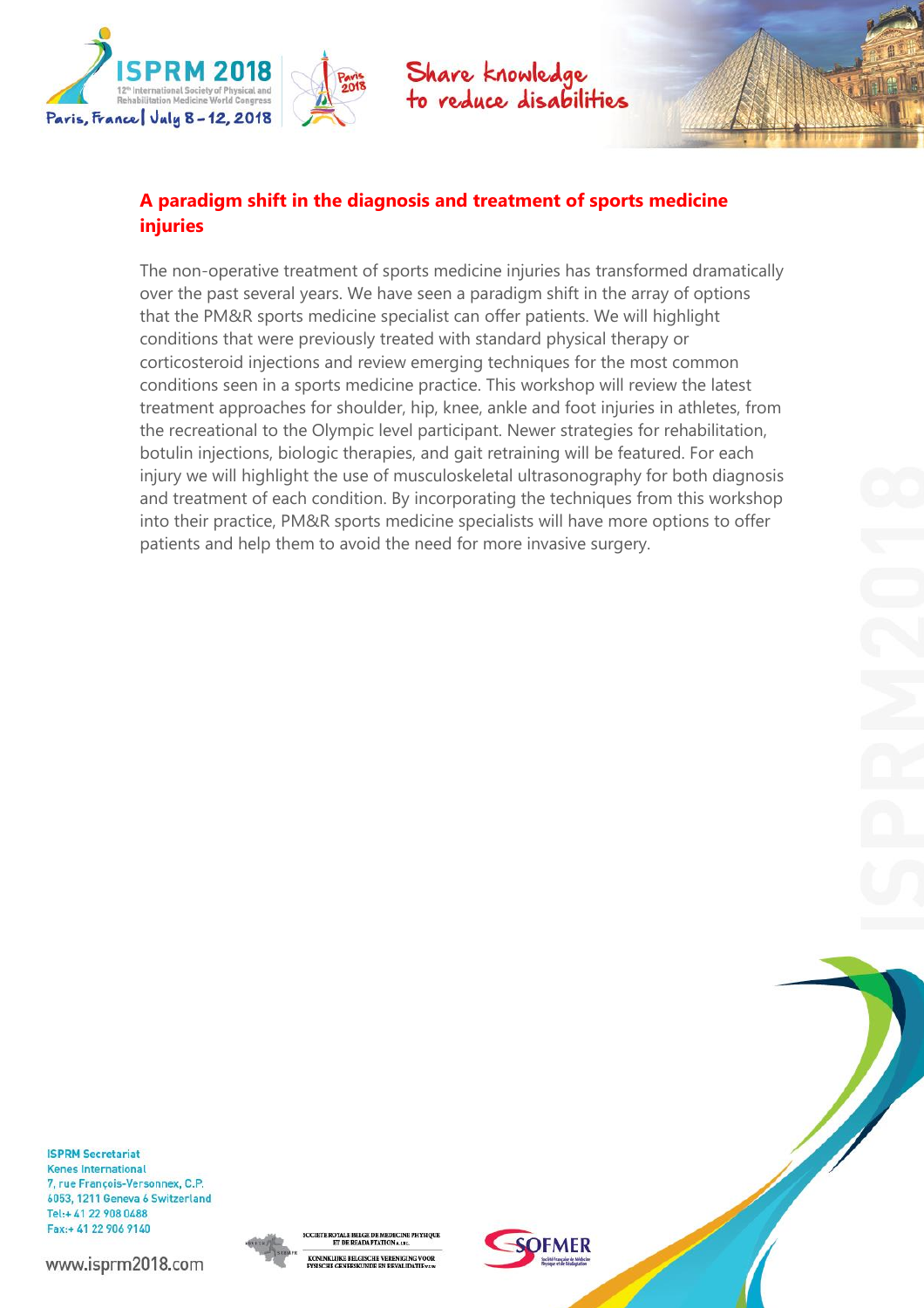

## **Supporting lifelong health and physical activity among individuals with cerebral palsy: international perspectives**

The expansion of the aging cerebral palsy (CP) population has led to a diversification of chronic disease, including increased prevalence of aging-related multimorbidity, psychological morbidity, and musculoskeletal frailty. This workshop will integrate information based on research and ongoing clinical practice from the Stay-FIT Research Program in Canada, work pertaining to secondary health complications of chronic inactivity from the U.S., the Healthy Lifestyle Program in The Netherlands, and population healthcare services research in the UK. Chronic disease burden in CP through the lifespan will be a central focus. In addition, viable interventions that may lessen the health burden of ageing with CP will be presented.

Specifically, this workshop will bring together research from four countries focusing on underlying mechanisms and promotion of health-related fitness and physical activity of individuals with CP during adolescence, and transition into and throughout adulthood. It is relevant for everyone interested in health-related fitness and activity in individuals with CP including researchers, therapists, physicians, and kinesiologists. We have recently completed various studies from the United States, The Netherlands, Canada and the United Kingdom which represent a substantial addition to the current body of literature pertaining to: (1) predictors of multimorbidity in young and middle-aged adults with CP, (2) longitudinal trends and disease free survival of chronic cardiometabolic diseases, such as diabetes, hypertension, hypercholesterolemia, etc., in large samples of adults with CP; (3) Incidence of noncommunicable diseases and related mortality in CP; and (4) scalable health related physical activity interventions for individuals with CP through the lifespan.

**ISPRM Secretariat Kenes International** 7, rue François-Versonnex, C.P. 6053, 1211 Geneva 6 Switzerland Tel:+ 41 22 908 0488 Fax:+ 41 22 906 9140



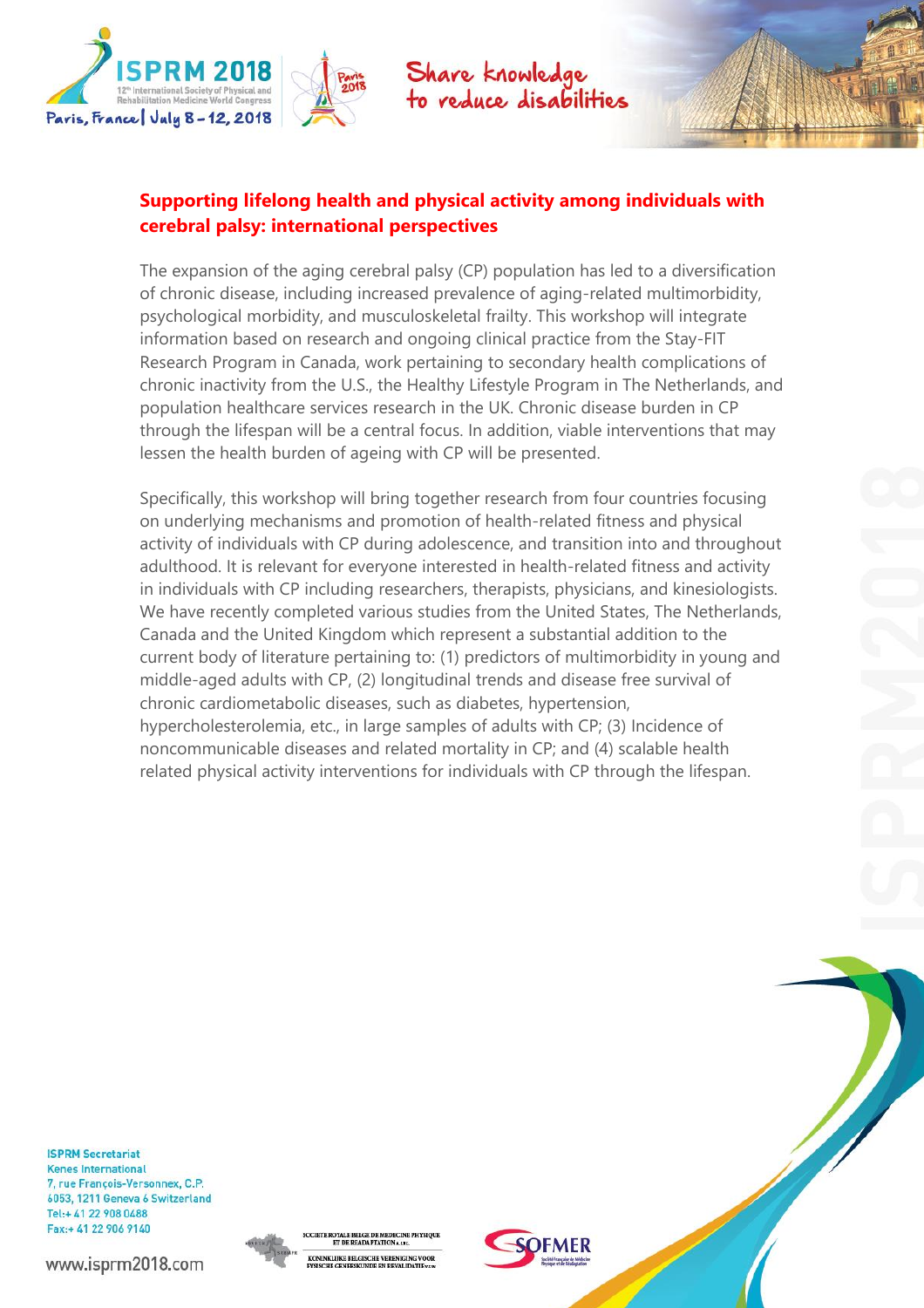

## **Lower limb amputations. Team work: prescription, fitting and training in pediatrics and adults. case presentations for discussion**

The idea is to talk about levels of amputations, fitting and alignments as well as stump pathology. Also, to discuss the prescription and the PT basic and advanced training. We will use different cases to discuss all of these options.

We will stress the importance of team work in this type of pathology where PMR doctors, surgeons, CPOs and PT should play interactive and equally important roles

We will show the different approaches for infants and adult patients in each of the above points.

**ISPRM Secretariat Kenes International** 7, rue François-Versonnex, C.P. 6053, 1211 Geneva 6 Switzerland Tel:+ 41 22 908 0488 Fax:+ 41 22 906 9140



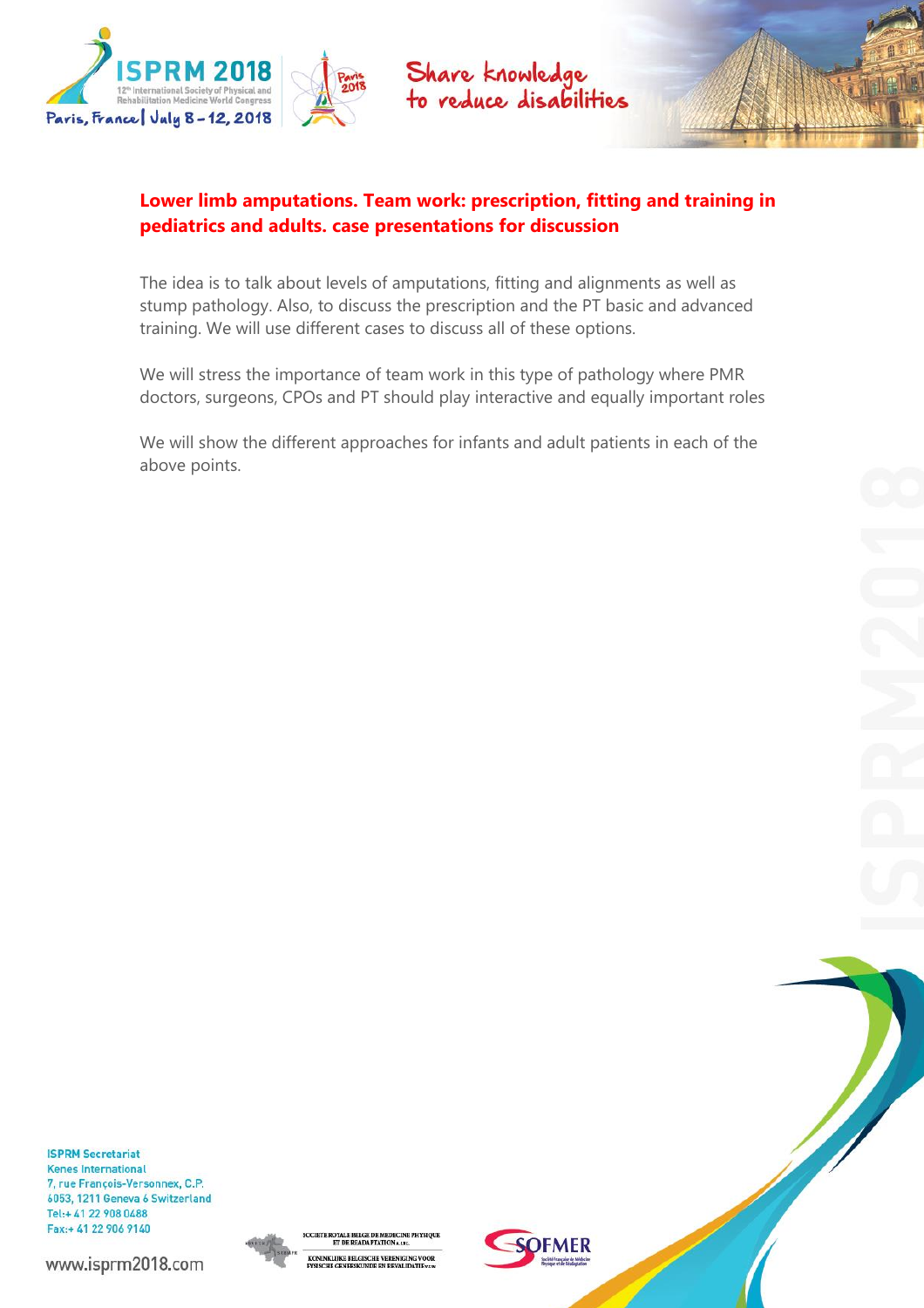

With an estimated 14.1 million new cancer cases diagnosed worldwide in 2012, and an anticipated 21.7 million by 2030, cancer is now a global focus of care. The 5-year survival rates for several oncological diagnoses continues to increase due to improvements with screening and treatment techniques. As individuals live longer with their cancer diagnoses, they are more susceptible to functional impairments that result from cancer and its treatment. The purpose of this proposal is to provide a 4 hour workshop in cancer rehabilitation to clinicians, introducing concepts relevant to clinical care and programmatic development.

The course will consist of a 4-hour block addressing common considerations for effective treatment of cancer-related impairments and functional decline. Each session will be either diagnosis or impairment driven, and lecturers will be invited based on their subject matter expertise and international reputation. Most presenters will be active members of the ISPRM and its special interest group in cancer rehabilitation.

Each course speaker will provide post-lecture questions to focus the participants on important topics presented. Breakout sessions for case study and content discussion will be incorporated into the curriculum. Attendees and speakers will also participate in question and answer sessions after the completion of each block.

As cancer continues to evolve into a chronic disease rather than a terminal condition, survivors experience significant impairment from cancer and its treatment. The application of rehabilitation principles to the oncology population provides previously underutilized services that may help improve function and quality of life.

**ISPRM Secretariat Kenes International** 7, rue François-Versonnex, C.P. 6053, 1211 Geneva 6 Switzerland Tel:+ 41 22 908 0488 Fax:+ 41 22 906 9140



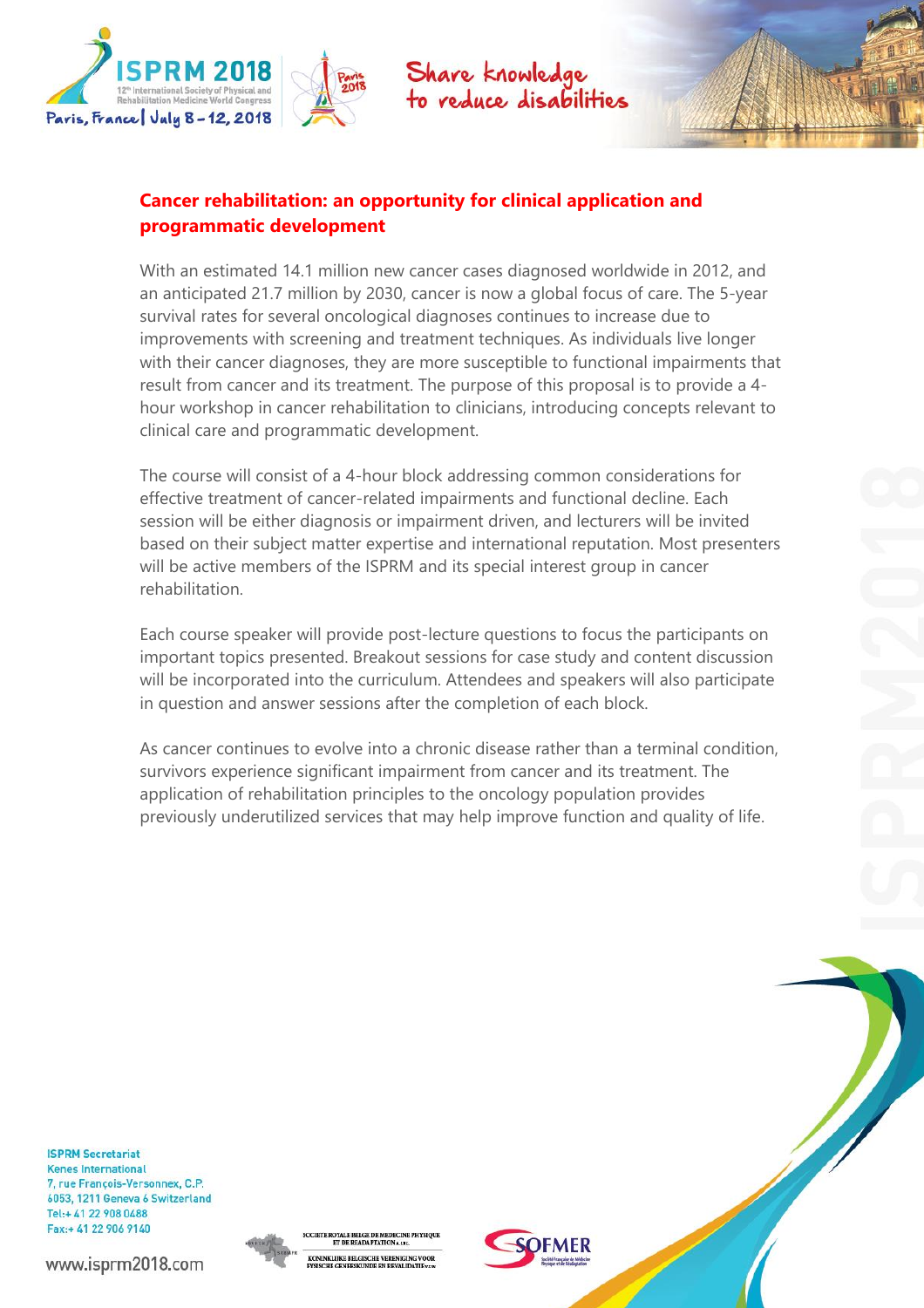

# **The spastic foot management after stroke and traumatic brain injury: From assessment to surgery**

The spastic equinovarus foot (SEVF) is one of the most common disabling deformities observed among hemiplegic patients caused by calf spastic muscle overactivity, paresis and contracture.

The aim of this long workshop will be to discuss about:

- 1) the appropriate assessment: clinical examination, diagnostic nerve block with anaesthetics and gait analysis
- 2) the rehabilitation modalities: physical therapy, orthotics, extracorporeal shock wave therapy
- 3) chemodenervation: botulinum toxin type A and neurolysis (alcohol phenol)
- 4) neurosurgery: selective neurotomy
- 5) orthopaedic surgery: tendon lengthening and transfer, bone surgery
- 6) treatment strategies: how to choose the optimal treatment option

Experts from across the world including PMR specialist, neurosurgeon and surgeon will present their experience based on the scientific evidence.

**ISPRM Secretariat Kenes International** 7, rue François-Versonnex, C.P. 6053, 1211 Geneva 6 Switzerland Tel:+ 41 22 908 0488 Fax:+ 41 22 906 9140



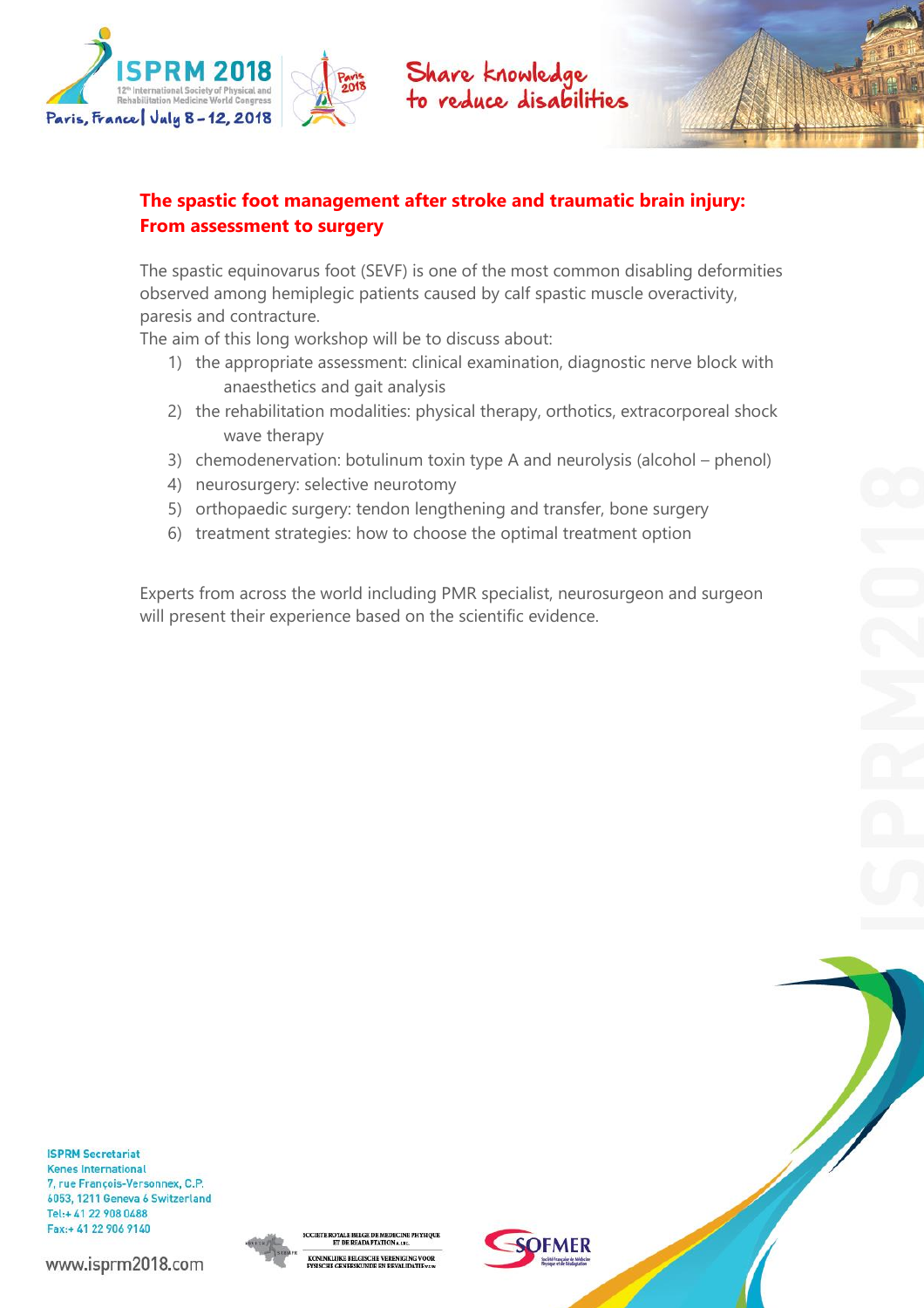

# **Translation of fundamental motor control and learning principles to optimize neuroplasticity**

This workshop is designed for all rehabilitation and allied health professionals who wish to develop their knowledge of the clinical input to facilitate neuroplastic processes. It will help participants to advance their skills in understanding mechanisms for neuroplasticity, critically appraising the literature, designing and conducting quantitative and/or qualitative research, and acknowledging and incorporating values and preferences in clinical decision making. The workshop will feature lectures from rehabilitation practitioners who are applying neuroplasticity principles in routine clinical practice.

By the end of this workshop the participants will have understood:

- Some applications of non-invasive brain stimulation
- The importance of environmental enrichment as part of the rehabilitation process
- Nervous system adaptations to disease and intervention

**ISPRM Secretariat Kenes International** 7, rue François-Versonnex, C.P. 6053, 1211 Geneva 6 Switzerland Tel:+ 41 22 908 0488 Fax:+ 41 22 906 9140



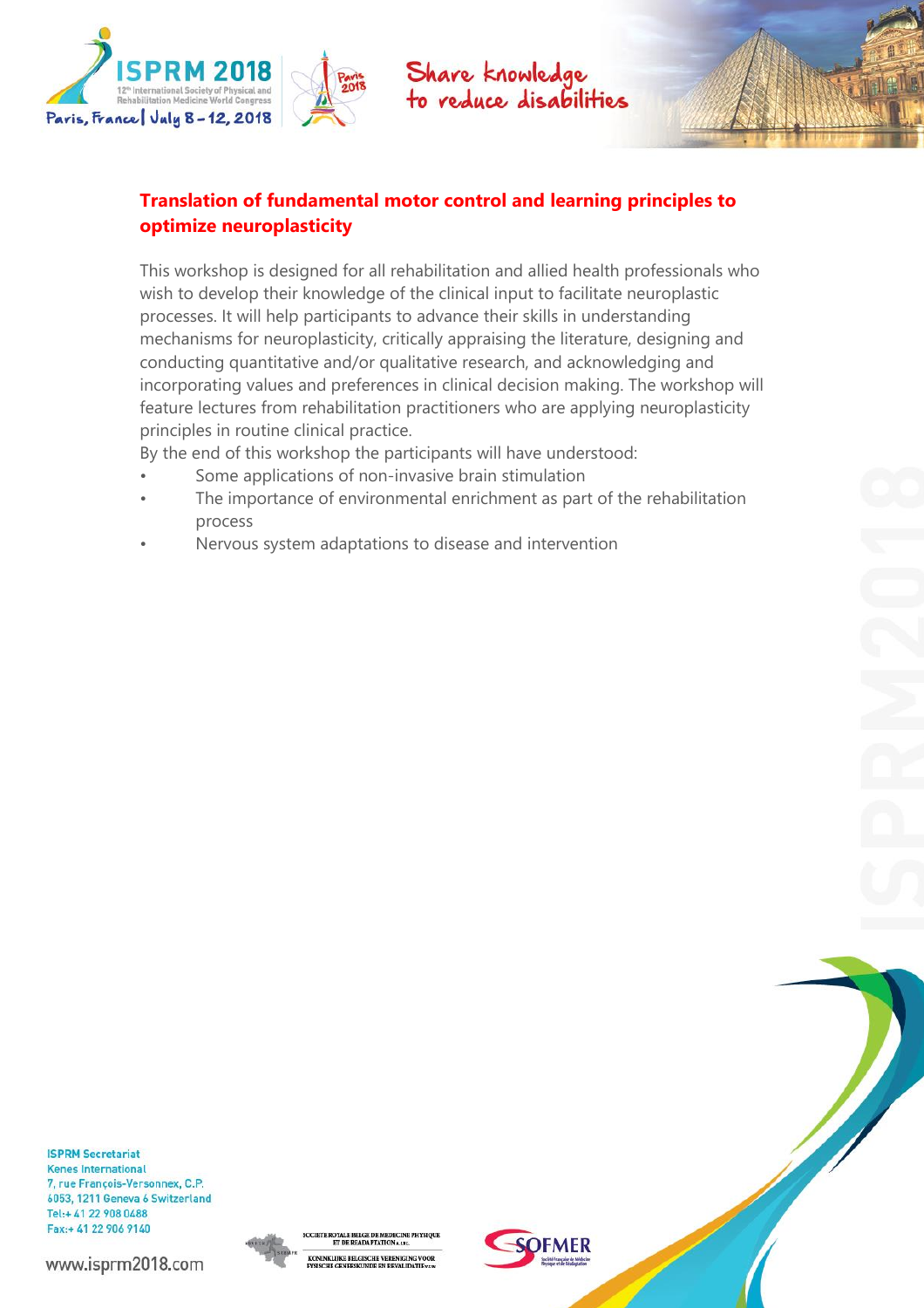

# **Making sense of rehabilitation trials: a critical appraisal workshop for healthcare professionals**

Interest in evidence-based medicine (EBM) had grown exponentially since the last 3 decades; healthcare professionals must have necessary skills for practicing EBM. Critical appraisal skills is central to enabling healthcare professionals to decide on usefulness of research evidence and its scientific validity.

This workshop is aimed at PMR residents, PMR specialists, and professionals as well as other health professionals who have to make healthcare-related decisions.

This 4-hour workshop intends to serve as an introduction to evidence based medicine and teach participants how to critically appraise published research, a key skill for every healthcare professional who wants to practice EBM. Through discussions and hands on learning, participants will be introduced to the process of EBM, including formulating focused questions, acquiring relevant studies, appraising the quality of studies and applying the results to patient care in their daily practice.

Upon completion of the workshop participants will be able to:

- Understand the meaning of evidence-based medicine and the importance of critical appraisal skills
- Learn how to formulate answerable clinical questions
- Know the best sources for finding relevant evidence
- Evaluate the methodology of any study for strengths and weaknesses
- Understand useful statistics

This workshop consists of interactive lectures, and small and large group discussions. Experienced EBM teachers will assign participants to small group to maximize learning and participations.

**ISPRM Secretariat Kenes International** 7, rue François-Versonnex, C.P. 6053, 1211 Geneva 6 Switzerland Tel:+ 41 22 908 0488 Fax:+ 41 22 906 9140